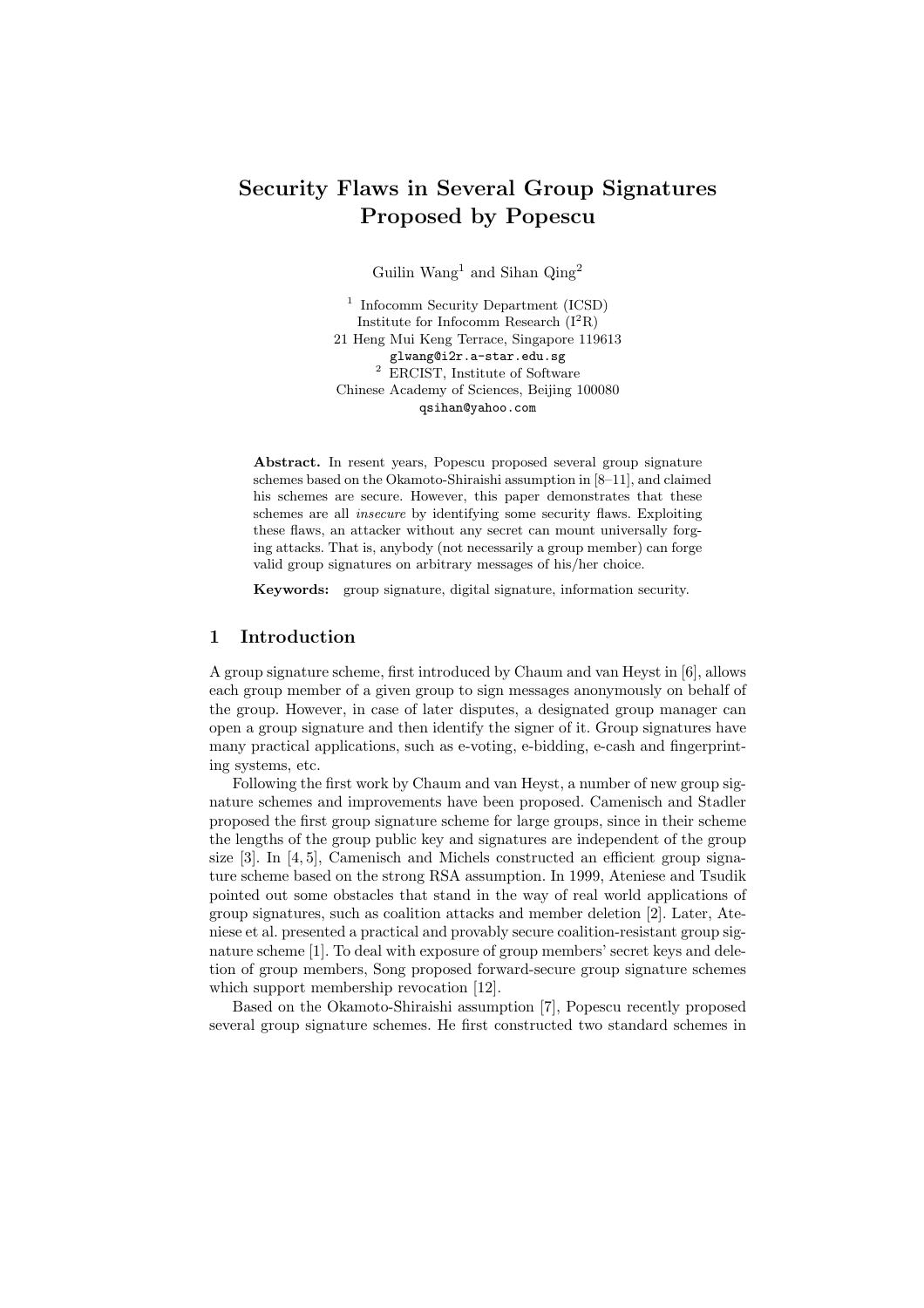[8, 9], and then extended them to a group blind signature [10] and a scheme with revocation [11]. Contrast to Song's schemes, Popescu's scheme in [11] has an advantage, that is, the system life time does not need to be divided into a predefined number of time periods. In the four schemes [8–11], the authors claimed that their schemes satisfy all the security requirements on group signatures (see Section 2 for details). However, this is not true.

In this paper, some serious security flaws in Popescu's schemes are successfully identified. Exploiting these flaws, an attacker can mount universally forging attacks without any secret. In other words, our attacks allow anybody (not necessarily a group member) to forge valid group signatures on arbitrary messages of his/her choice. This implies that these schemes are all insecure. Since these four schemes have similar structures, we only overview the most recent scheme proposed in [11] (For short, the PNBM scheme), and describe the related security flaws. Similar attacks also apply to other three schemes [8–10].

The rest of this paper is organized as follows. Section 2 first introduces the Okamoto-Shiraishi assumption [7], and the security requirements on a group signature scheme. We then review and analyze the PNBM scheme [11] in Section 3 and 4, respectively. Finally, some concluding remarks are given in Section 5.

# 2 Assumption and Security Requirements

In this section, we briefly review the Okamoto-Shiraishi assumption which all Popescu's schemes are based on, and the security requirements on group signatures.

**Okamoto-Shiraishi Assumption** [7] Let e be an integer,  $e \geq 4$ . Given as inputs an RSA modulus  $n = pq$  and an element  $C \in \mathbb{Z}_n^*$ , it is hard to find two integers X and  $\delta$  such that  $X^e \equiv C + \delta \mod n$  and  $\delta \in [a, b]$ , where a and b are two integers satisfying  $0 \le a < b < n^{2/3}$ .

A secure group signature scheme must satisfy the following six properties [6, 3, 1, 2]:

- 1. Unforgeability: Only group members are able to sign messages on behalf of the group.
- 2. Anonymity: Given a valid signature of some message, identifying the actual signer is computationally hard for everyone but the group manager.
- 3. Unlinkability: Deciding whether two different valid signatures were computed by the same group member is computationally hard.
- 4. Exculpability: Neither a group member nor the group manager can sign on behalf of other group members.
- 5. Traceability: The group manager is always able to open a valid signature and identify the actual signer.
- 6. Coalition-resistance: A colluding subset of group members (even if comprised of the entire group) cannot generate a valid signature that the group manager cannot link to one of the colluding group members.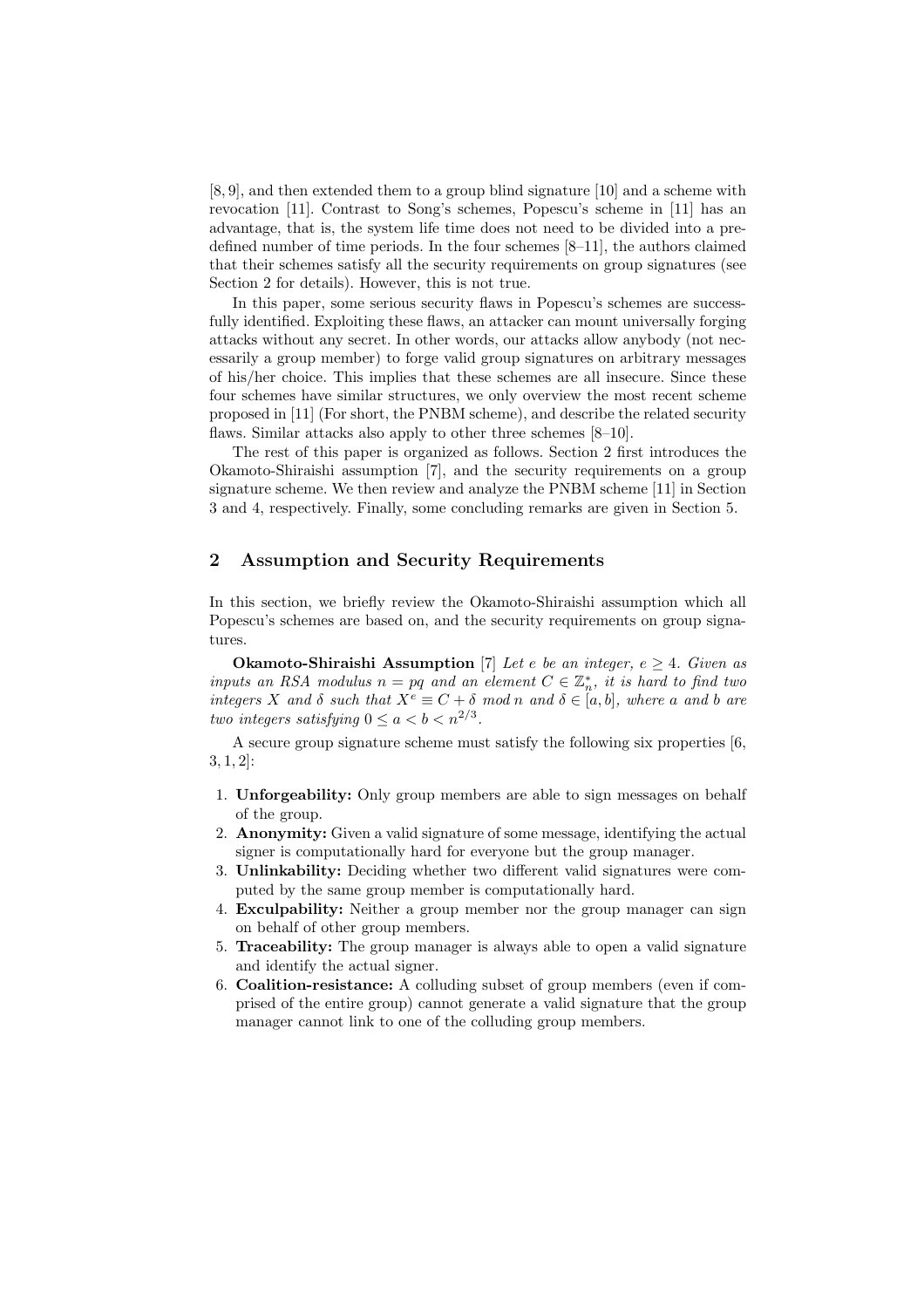### 3 Review of the PNBM Group Signature Scheme

This section review the PNBM group signature scheme proposed by Popescu et al. in [11]. The whole scheme consists of six components.

#### 3.1 SETUP

To setup a system, the group manager performs the following steps:

- (1) Select two random safe primes  $p$  and  $q$ , i.e., there exist two primes  $p'$  and q' such that  $p = 2p' + 1$  and  $q = 2q' + 1$ . Then, the group manager sets his RSA modulus  $n = pq$ . Let  $l_n$  denote the bit-length of n.
- (2) Pick  $\bar{G} = \langle \bar{g} \rangle$  of order n in which computing discrete logarithms is infeasible. For example,  $\bar{G}$  can be a subgroup of  $\mathbb{Z}_{\bar{p}}^*$  for a large prime  $\bar{p}$  such that  $n|(\bar{p}-1)$ .
- (3) Choose a public exponent e satisfying  $e > 4$ , and  $gcd(e, \varphi(n)) = 1$ .
- (4) Select an element g of order  $2p'q'$  in  $\mathbb{Z}_n^*$ . Let  $G = \langle g \rangle$ , and  $l_G$  denote the bit-length of the order of G, i.e.,  $|G| = |\text{ord}(g)| = l_G^{-1}$ .
- (5) Select an element  $C \in \mathbb{Z}_n^*$  and an element  $h \in_R G$  whose discrete logarithm to the base g must not be known.
- (6) Pick a secret value  $x \in_R \mathbb{Z}_n^*$  and computes  $y = g^x \mod n$ .
- (7) Publish a collision-resistant hash function  $H: \{0,1\}^* \to \{0,1\}^k$ , and set security parameters  $\epsilon > 1, l_1, l_2$ .
- (8) Finally, the public key is  $PK = (n, e, g, \overline{g}, y, h, C, l_n, l_1, l_2, k, \epsilon, H)$  and the secret key is  $SK = (p', q', x)$ . In practice, components of PK must be verifiable to prevent framing attacks (refer to [4] for more detail).

An example for choosing the parameters is given by (see  $\S5$  of [9] or  $\S2.1$  of [11]):  $l_n = 1200$ ,  $l_1 = 350$ ,  $l_2 = 240$ ,  $k = 160$ ,  $\epsilon = 5/4$ , and  $e = 5$ .

#### 3.2 JOIN

Suppose now that a user  $U_i$  wants to join the group. It is also assumed that the communications between the group member and the group manager is secure, i.e., private and authentic. A membership certificate in the PNBM group signature scheme consists of a pair of integers  $(X, \delta)$  satisfying  $X^e \equiv C + \delta \mod n$ and  $\delta \in [2^{l_1}, 2^{l_1} + 2^{l_2} - 1]$ . To obtain his membership certificate, each user  $U_i$ must perform the following protocol with the group manager.

- (1) The user  $U_i$  selects a random element  $x_i \in [2^{l_1}, 2^{l_1} + 2^{l_2} 1]$ , and computes  $ID_i = g^{x_i} \text{ mod } n.$
- (2) The user  $U_i$  must prove to the group manager that he knows  $\log_g ID_i$  and that this value is in the interval  $(2^{l_1} - 2^{\epsilon(l_2+k)+1}, 2^{l_1} + 2^{\epsilon(l_2+k)+1}).$

<sup>&</sup>lt;sup>1</sup> In [11], this step is specified as follows: Select g an element of  $\mathbb{Z}_n^*$  of order n. Let  $G = \langle g \rangle$  be a cyclic subgroup of  $\mathbb{Z}_n^*$  of order  $l_G$ . We note their specification is incorrect. Firstly, no element in  $\mathbb{Z}_n^*$  has an order n, since  $2p'q'$  is the maximum order of an element in  $\mathbb{Z}_n^*$ . Secondly,  $l_G$  should denote the bit-length of the order of  $G$ , not the order itself. So we correct these errors in our description.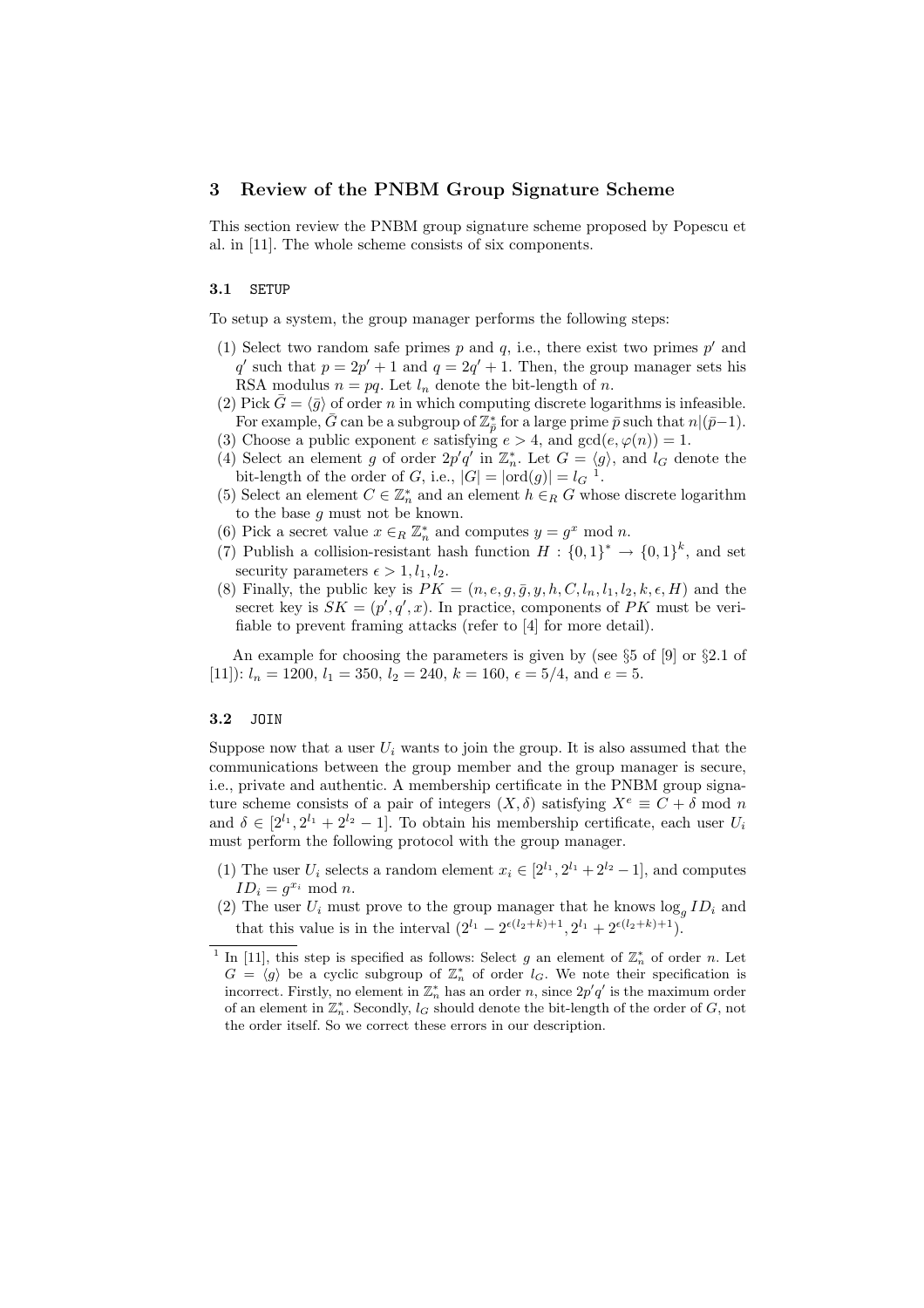- (3) Then, the user  $U_i$  chooses a random number  $r \in \mathbb{Z}_n^*$  and computes  $z =$  $r^e(C + x_i)$  mod n. He sends z to the group manager.
- (4) The group manager computes  $v = z^{1/e} \mod n = r(C + x_i)^{1/e} \mod n$  and sends  $v$  to the user  $U_i$ .
- (4) The user  $U_i$  computes  $A_i = v/r = (C + x_i)^{1/e} \text{ mod } n$ . The pair  $(A_i, x_i)$  is the membership certificate of the user  $U_i$ .

Consequently, at the end of the protocol, the group manager does not know the membership certificate  $(A_i, x_i)$  of the user  $U_i$ . The group manager creates a new entry in the group database to store  $ID_i$ .

### 3.3 SIGN

With a membership certificate  $(A_i, x_i)$ , a group member  $U_i$  can generate his group signature on any message  $m \in \{0,1\}^*$  as follows.

- (1) Select two random integers  $w \in_R \{0,1\}^{l_2}$  and  $r \in \mathbb{Z}_n^*$ , and then compute:  $A = A_i h^w \mod n, B = g^w \mod n, D = g^{x_i} y^w \mod n, E = \overline{g}^r$ , and  $F =$  $E^{b_s^{x_i}}$  mod n. (Note that  $b_s$  is called the current revocation base, which is issued by the group manager in the REVOKE protocol. See the detail later.)
- (2) Choose five random numbers  $r_1 \in_R \{0,1\}^{\epsilon(l_2+k)}$ ,  $r_2 \in_R \{0,1\}^{\epsilon(l_3+l_1+k)}$ ,  $r_3 \in_R \{0,1\}^{\epsilon(l_G+k)}, r_4 \in_R \{0,1\}^{\epsilon(l_2+k)}, r_5 \in_R \{0,1\}^{\epsilon(l_2+k)},$  and then compute:  $d_1 = B^{r_1}/g^{r_2} \mod n$ ,  $d_2 = g^{x_i^2} D^{r_4}/y^{r_5} \mod n$ ,  $d_3 = g^{r_3} \mod n$ , and  $d_4 = g^{r_1} y^{r_3} \text{ mod } n.$
- (3) Evaluate the hash value  $c = H(m||g||h||y||A||B||D||E||F||d_1||d_2||d_3||d_4)$ .
- (4) Calculate  $s_1 = r_1 c(x_i 2^{l_1}), s_2 = r_2 cx_iw, s_3 = r_3 cw, s_4 = r_4 + x_i + c2^{l_1},$  $s_5 = r_5 + x_i w + c2^{l_1}$  (all in Z).
- (5) Release  $(c, s_1, s_2, s_3, s_4, s_5, A, B, D)$  as the group signature for message m.
- (6) The user  $U_i$  proves in zero-knowledge that the double discrete logarithm of  $F$  with bases  $E$  and  $b_s$ , respectively, is the same as the discrete logarithm of D's representation to the bases g and  $h^2$ .

Since D is computed as  $D = g^{x_i} y^w \mod n$ , the resulting proof of knowledge is verifiable if and only if the same  $x_i$  is used in the construction of both  $F$  and  $D.$ 

### 3.4 VERIFY

Upon receiving an alleged group signature  $(c, s_1, s_2, s_3, s_4, s_5, A, B, D)$  on a message  $m$ , a verifier can check its validity as follows:

(1) Compute  $d'_1 = B^{s_1 - c2^{l_1}}/g^{s_2} \mod n$ ,  $d'_2 = D^{s_4 - c2^{l_1}}/y^{s_5 - c2^{l_1}} \mod n$ ,  $d'_3 =$  $B^c g^{s_3} \text{ mod } n$ , and  $d'_4 = D^c g^{s_1 - c_2^{l_1}} y^{s_3} \text{ mod } n$ .

<sup>(2)</sup> Evaluate the hash value  $c' = H(m||g||h||y||A||B||D||E||F||d'_1||d'_2||d'_3||d'_4)$ .

<sup>&</sup>lt;sup>2</sup> Note that there exist such protocols though not very efficient. For example, the one proposed in [3].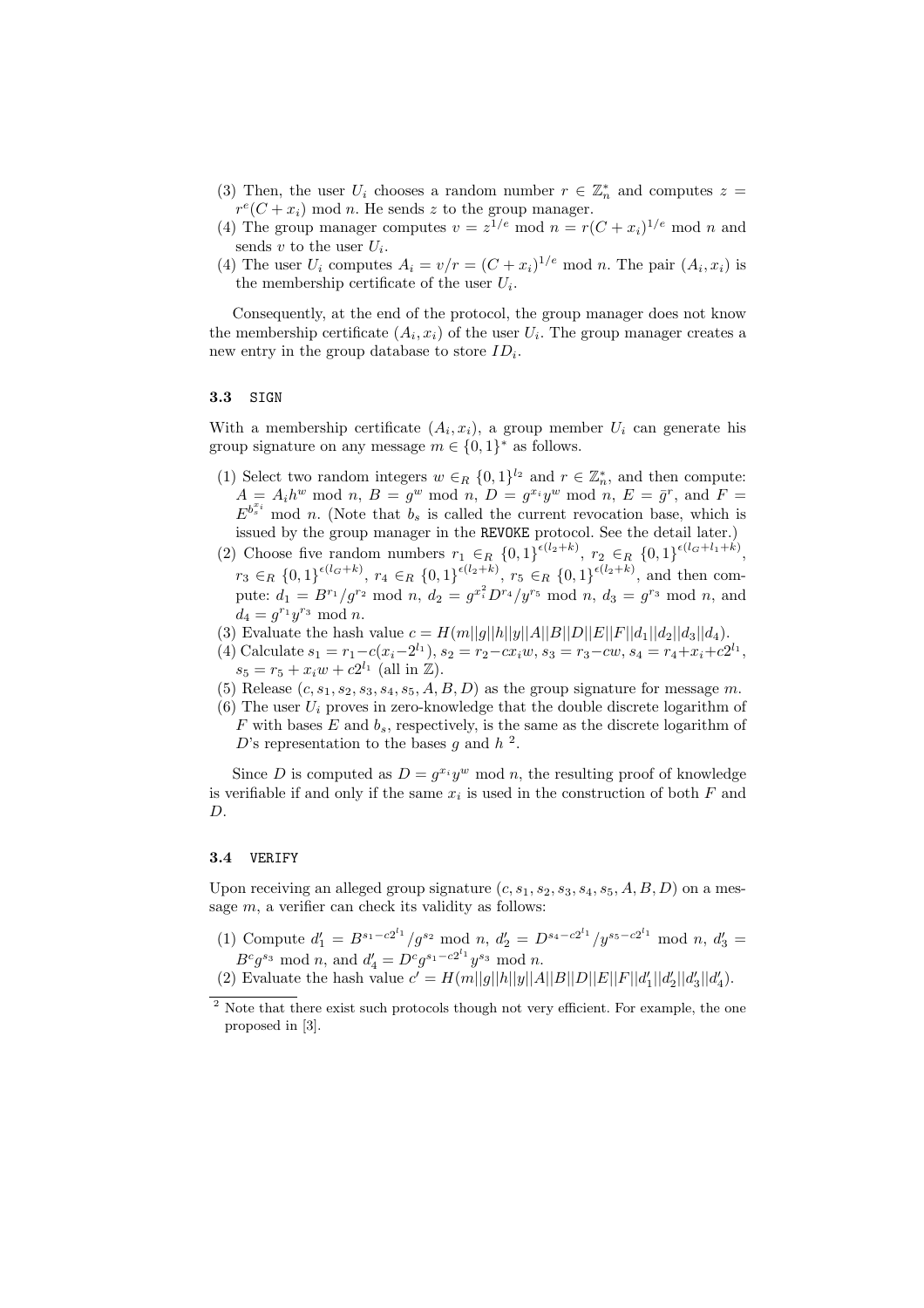- (3) Check whether  $c \equiv c'$  and  $s_1 \times s_2 \times s_3 \times s_4 \times s_5 \in \{$  $-2^{l_2+k}, ..., 2^{\epsilon(l_2+k)}$ Check whether  $c \equiv c'$  and  $s_1 \times s_2 \times s_3 \times s_4 \times s_5 \in \{-2^{l_2+k}, ..., 2^{c(l_2+k)}\} \times$  $-2^{l_G+l_1+k}, ..., 2^{\epsilon(l_G+l_1+k)}$ × ©  $\{ -2^{l_G+k}, ..., 2^{\epsilon (l_G+k)} \}$ × ©  $\{-2^{l_2+k},...,2^{\epsilon(l_2+k)}\}$  $\left\{-2^{l_G+l_1+k},..., 2^{\epsilon(l_G+l_1+k)}\right\}\times \left\{-2^{l_G+k},..., 2^{\epsilon(l_G+k)}\right\}\times \left\{-2^{l_2+k},..., 2^{\epsilon(l_2+k)}\right\}\times$  $-2^{l_2+k},...,2^{\epsilon(l_2+k)}\}.$
- (4) For each  $V_{s,j} \in \widetilde{CRL}$ , check if  $F \neq E^{V_{s,j}}$  mod n.
- $(5)$  Check the proof of equality of double discrete logarithm fo F and the discrete logarithm of  $D$ 's representation to the bases g and h.
- (6) Accept the group signature  $(c, s_1, s_2, s_3, s_4, s_5, A, B, D)$  if only if all the above three checks hold.

### 3.5 OPEN

When a group signature  $(c, s_1, s_2, s_3, s_4, s_5, A, B, D)$  on a message m is given, the group manager can find out which one of the group members issued this signature by first checking its correctness via the VERIFY protocol. If the signature is not correct, he stops. Otherwise, the group manager performs the following steps to identify the signer.

- (1) Recover  $ID_i = D/B^x \mod n$ , and use the identity information  $ID_i$  to find the true signer  $U_i$ .
- (2) Prove in zero-knowledge that  $\log_a y = \log_B(D/ID_i \mod n)$  [3, 9].

#### 3.6 REVOKE

We begin by assuming, as usual, that a Certificate Revocation List (CRL) is a structure available at all time from a number of well-known public repositories or severs. A CRL is also assumed to be signed and timestamped by its issuer which may be a universally trusted CA, or the group manager. In addition, revocability means that a group signature produced using the SIGN algorithm by a revoked member must be rejected using the VERIFY algorithm.

We use s to denote the index of the current CRL issue where there are  $l$ group members to be revoked. The following REVOKE algorithm is executed by the group manager whenever a member or a collection of members leaves or is expelled.

- (1) Choose a random number  $b_s \in_R QR(n)$  of order  $p'q'$ . This value  $b_s$  becomes the current revocation base.
- (2) For each  $U_j$   $(1 \leq j \leq l)$ , compute  $V_{s,j} = b_s^{x_j} \mod n$ .
- (3) The actual revocation list is then published  $CRL = \{b_s, V_{s,j} | 1 \leq j \leq l\}.$

### 4 Security Flaws in the PNBM Scheme

Popescu et al. claimed that their above scheme (and other schemes) satisfies all the security requirements listed in Section 2. However, this is not the fact.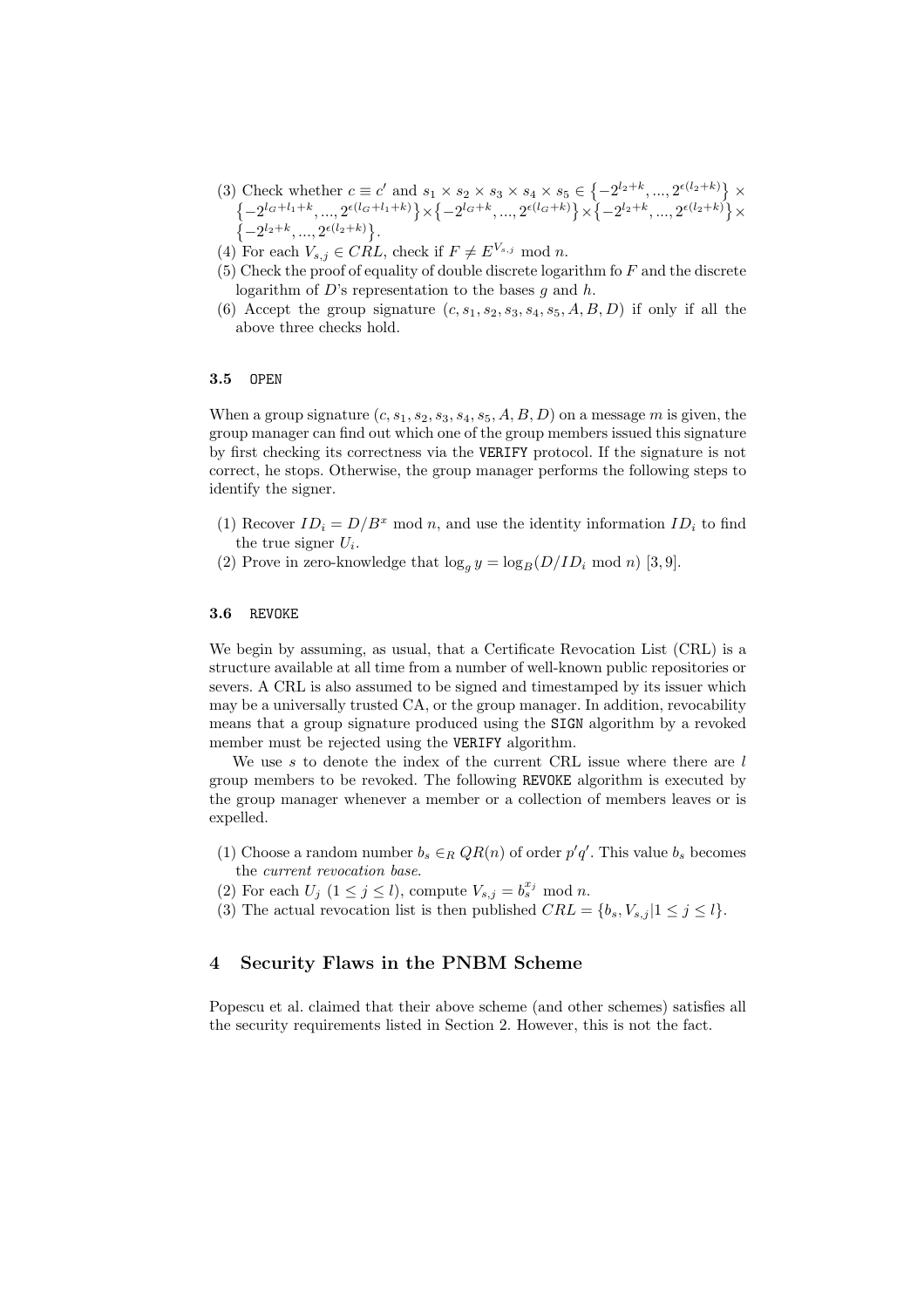#### 4.1 REVOKE Algorithm

First of all, we note that the REVOKE algorithm proposed in the PNBM scheme does not work in the normal group signature framework.

The reason is that to issue each  $V_{s,j}$  for all group members to be revoked, the group manager needs to know the value of  $x_i$ . However,  $x_i$  is  $U_i$ ' member secret which cannot be revealed to anyone including the group manager. If this is not the case, using the value of  $x_i$  the group manager can recover the certificate  $A_i$ by computing  $A_i = (C + x_i)^{1/e}$  mod n. In this condition, the group manager can mount a *framing attack*, i.e., he can use the membership certificate  $(A_i, x_i)$ to generate valid signatures on behalf of the group member  $U_i$ . Of course, this is intolerable in the setting of group signatures since *exculpability* is not satisfied any more. This is a design error in their scheme.

According to the analysis presented as below, the PNBM scheme [11] (and the other three schemes) is not secure even in a setting where member revocation is not supported.

### 4.2 Security Parameters

Note that in the Camenisch-Michels scheme [4], the security parameters  $l_1$  and  $l_2$  are set as  $l_1 = 860$ , and  $l_2 = 600$ . But, in the PNBM scheme, the authors suggested to set the security parameters as  $l_1 = 350$ , and  $l_2 = 240$  (see Section 2.1 of [11]). With much shorter exponents, the PNBM scheme may be more efficient <sup>3</sup>. However, the security parameters  $l_1$  and  $l_2$  should be selected as larger numbers. Especially, the difference between these two parameters should be guaranteed big enough. Otherwise, the schemes are vulnerable to some forging membership certificate attacks [13]. In general, the following condition is required  $|1|$ 

$$
l_1 > \epsilon (l_2 + k) + 2.
$$

#### 4.3 Cheating in the JOIN Protocol

In the third step of the JOIN protocol, user  $U_i$  is not required to prove that z and  $ID_i$  committed the same secret value of  $x_i$ . Therefore, a dishonest user  $U_i$ can replace  $x_i$  in z with a random number  $\bar{x}_i \in_R [2^{l_1}, 2^{l_1} + 2^{l_2} - 1]$ . That is, by choosing a random number  $r \in_R \mathbb{Z}_n^*$ ,  $U_i$  prepares a value of  $\overline{z}$  as

$$
\bar{z} = r^e(C + \bar{x}_i) \bmod n,
$$

and sends  $\bar{z}$  to the group manager. Then, according to the JOIN protocol, the group manager sends back  $U_i$  the value of  $\bar{v}$  which satisfies  $\bar{v} = \bar{z}^{1/e} \mod n$ . Finally,  $U_i$  gets a valid membership certificates  $(\bar{A}_i, \bar{x}_i)$  by computing

$$
\bar{A}_i = \bar{v}/r \mod n.
$$

<sup>&</sup>lt;sup>3</sup> We do not say that the PNBM scheme will become more efficient, since the signer has to execute a zero-knowledge protocol to show that he knows a double discrete logarithm. As we mentioned above, this is time-costing.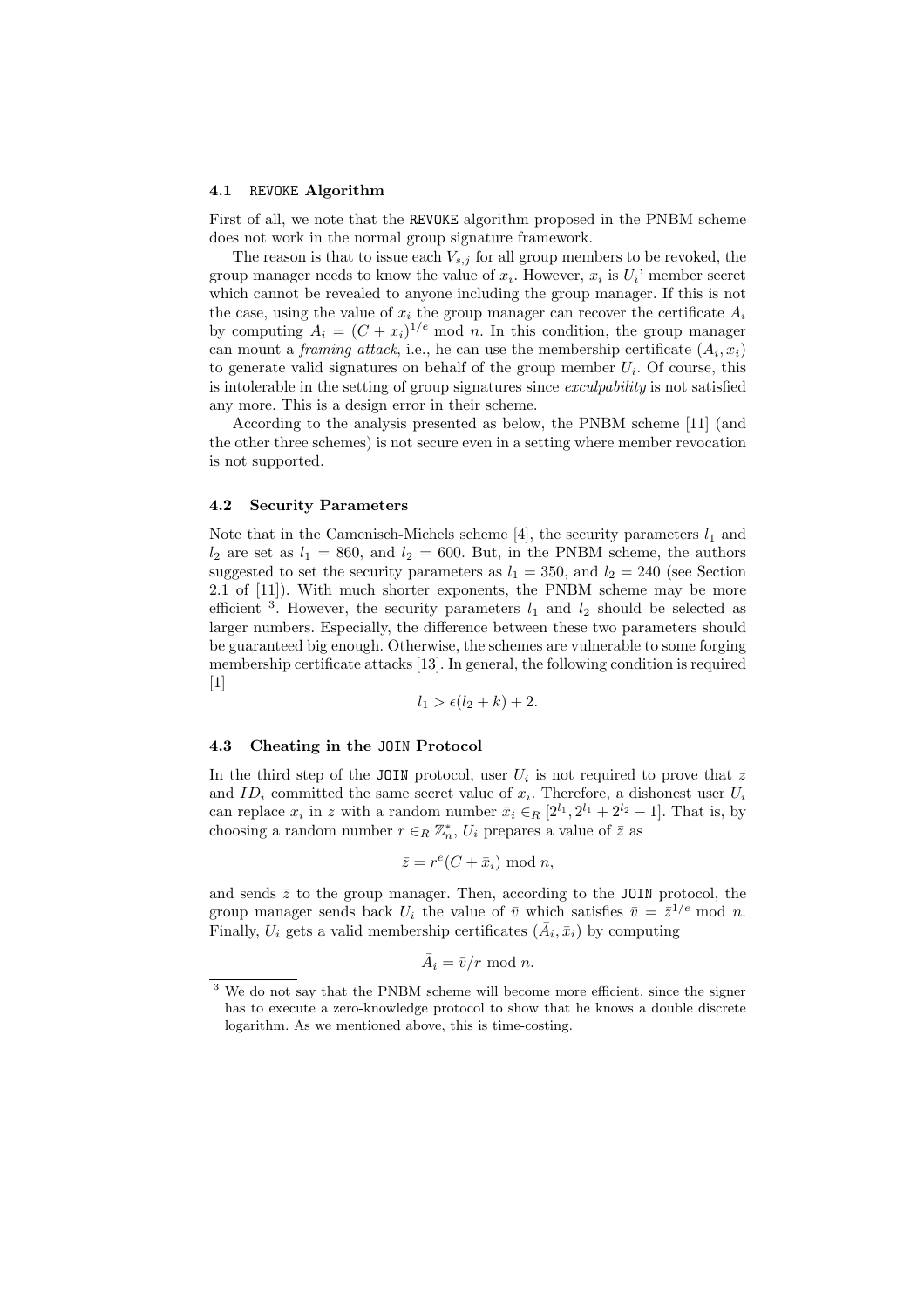Using this valid certificate,  $U_i$  can generate valid group signatures normally. In later possible disputes, however, the group manager cannot open the signatures generated by such certificates. Because  $U_i$  uses  $\bar{x}_i$  in stead of  $x_i$  in the SIGN protocol, and  $\bar{x}_i$  has no any relationship with  $ID_i$ , the  $U_i$ 's identity.

#### 4.4 Universal Forgery

We note that in the SIGN protocol, the value of  $A = A_i h^w$  mod n is not used in essence (except it is embedded in the hash value of  $c$ ). In other words, what the SIGN protocol proves is that the signer knows some secrets such that the values of  $B$  and  $D$  are prepared properly. But whether  $A$  and  $D$  commits the same secret  $x_i$  is not proved. Therefore, anybody (not necessarily a group member) can generate a valid group signature for any message  $m$  of his choice as group member does.

To this end, an attacker first picks two random numbers  $\bar{A}_i \in_R \mathbb{Z}_n^*$ , and  $\bar{x}_i \in_R [2^{l_1}, 2^{l_1}+2^{l_2}-1]$ . Then, he can generate group signatures on any messages according to the procedures described in the SIGN protocol. It is easy to check that the resulting signatures are valid, i.e., they satisfies the VERIFY protocol.

# 5 Concluding Remarks

In this paper, we identified four security flaws in the group signature scheme with revocation by Popescu et al. [11]. Except the problem in the REVOKE algorithm, other security flaws can also be used to break the three schemes proposed in [8–10] by Popescu. The reason is that these group signature schemes have similar structure frameworks. Therefore, our results showed that all these schemes are completely insecure, and that the scheme in [11] does not support member revocation in essence. From our discussions presented above, we know that these security flaws mainly result from the insecurity of the JOIN and SIGN protocols, i.e., they are not designed securely. To improve these schemes, the JOIN and SIGN protocols should be carefully re-designed. Naturally, provably secure protocols are preferable and convincing. If the function of member deletion is necessary in the system, a new REVOKE algorithm has to be proposed, too.

# References

- 1. G. Ateniese, J. Camenisch , M. Joye, and G. Tsudik. A practical and provably secure coalition-resistant group signature scheme. In: Crypto'2000, LNCS 1880, pp. 255-270. Springer-Verlag, 2000.
- 2. G. Ateniese, and G. Tsudik. Some open issues and new directions in group signature schemes. In: Financial Cryptography (FC'99), LNCS 1648, pp. 196-211. Springer-Verlag, 1999.
- 3. J. Camenisch, and M. Stadler. Effient group signature schemes for large groups. In: Crypto'97, LNCS 1294, pp. 410-424. Springer-Verlag, 1997.
- 4. J. Camenisch and M. Michels. A group signature scheme with improved efficiency. In: ASIACRYPT'98, LNCS 1514, pp. 160-174. Springer-Verlag, 1998.